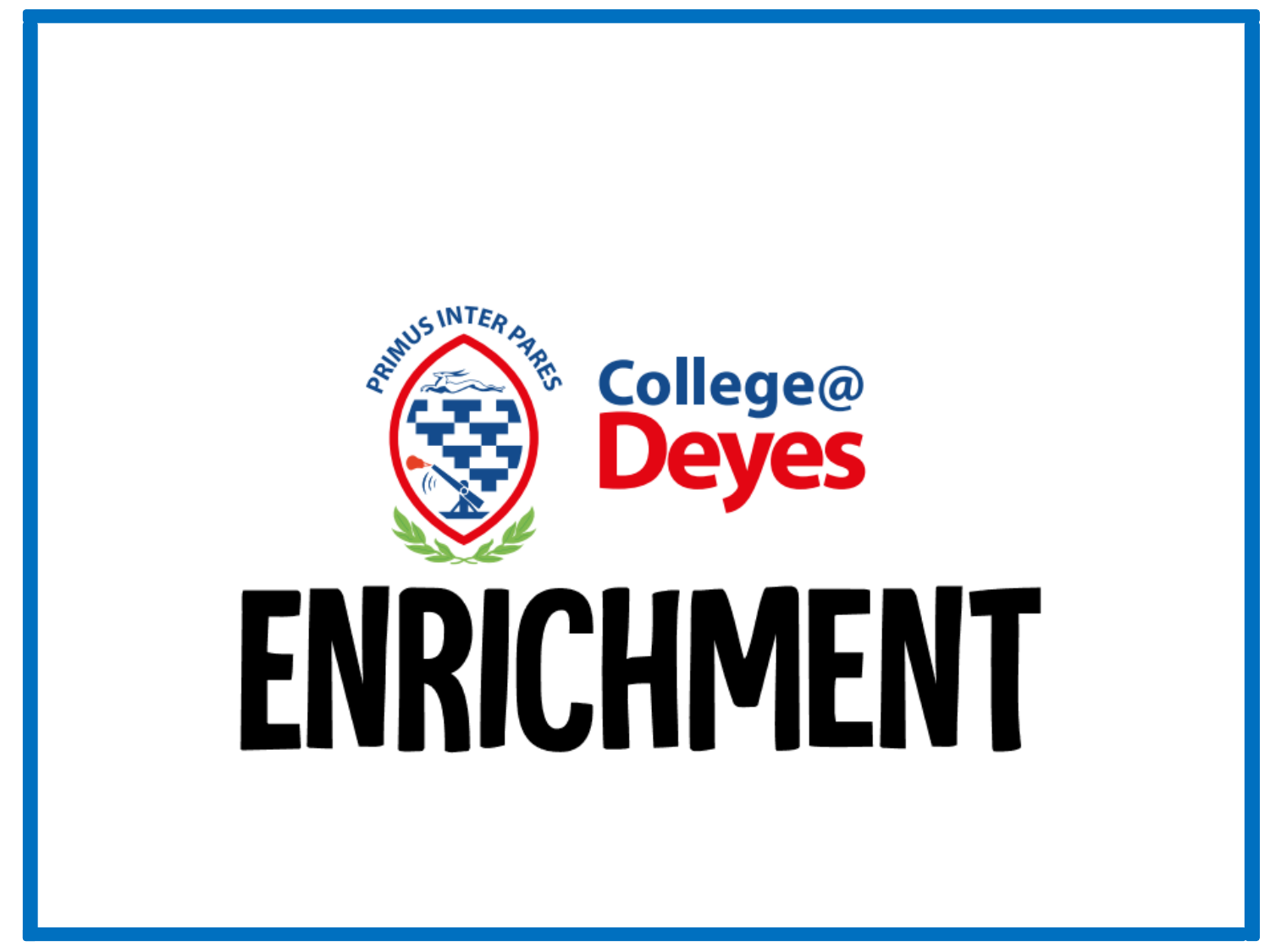## WHAT IS IN THIS BOOKLET?

At College@Deyes, we want to offer you a diverse and exciting experience, both in and out outside of the classroom.

We want to offer you opportunities to develop skills academically, but also personally to. We want you to become resilient and articulate young people and want to offer you opportunities to do that.

We also want to ensure that you are prepared for the challenges of University, Apprenticeships and Working Life.

**This booklet will provide you with information for all of the activities and experiences that we have on offer, for the current academic year.** 





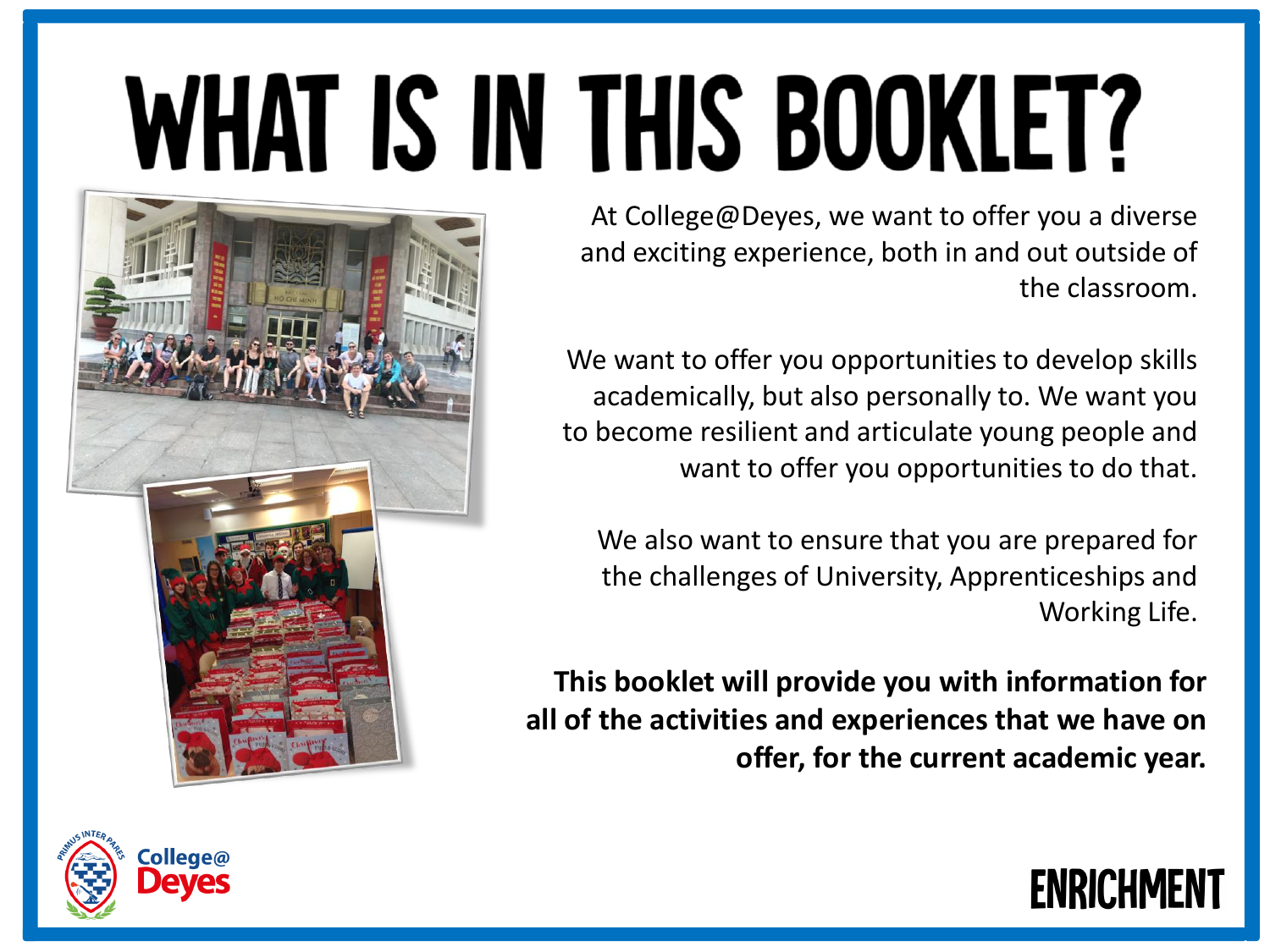

# ENRICHMENT ENRICHMENT CAREERS ACADEMIC LEADERSHIP

**My challenge to you, is for you to complete at least one activity from each of the sections**. There will be a reward at the end of the academic year for all of you who do!



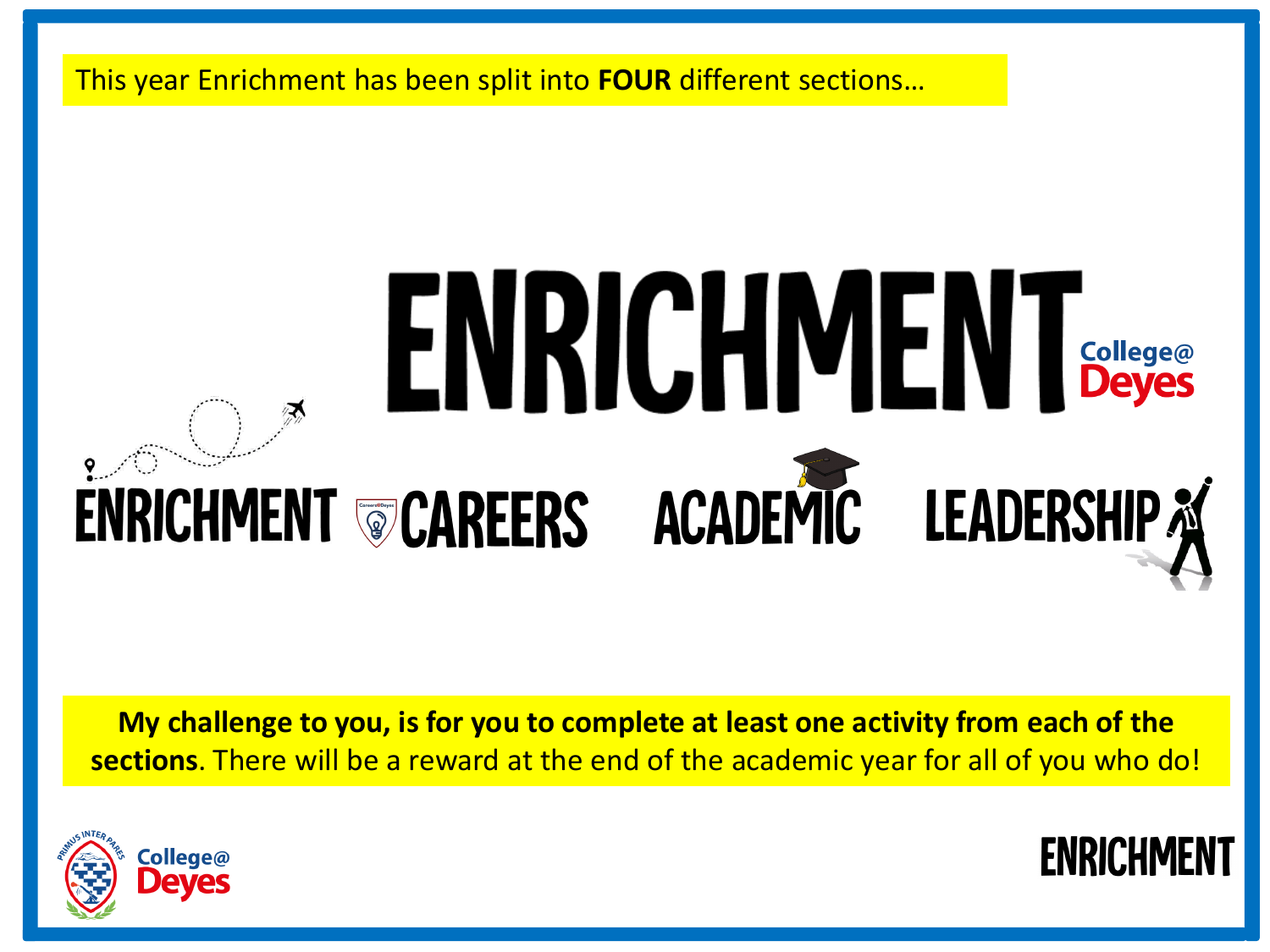# **WHY?**

Each one of the different areas offers you something different. If you participate in all the different areas you will achieve….

#### **I.SKILLS**

You will develop a wide range of skills, in lots of different areas. These will vary from academic, interpersonal and life skills.

#### 2. APPLICATIONS

- You will have completed a number of different activities, which will make your post-18 applications incredibly competitive.

### **3. ENJOYMENT**





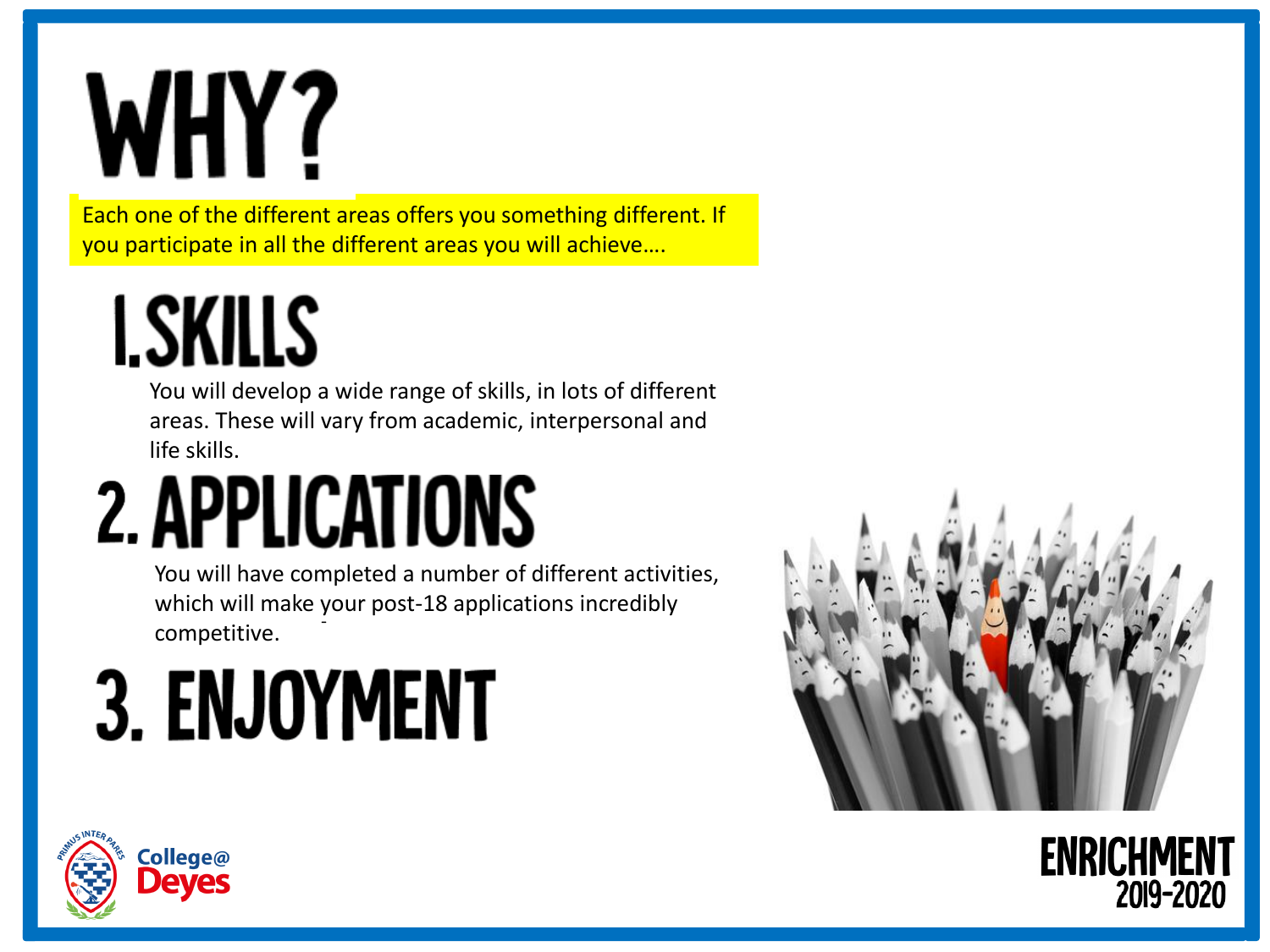### HAT CAN I DO?

The majority of these opportunities will be available in both Year 12 and Year. Some are exclusive to some Year Groups. However use your time wisely. Applications will be made at the start of Year 13. **You do not want to leave it too late!**

#### **ENRICHMENT** DUKE OF EDINBURGH

LESSONS FROM AUSCHWITZ **NCS** MOSCOW TRIP ICELAND TRIP WORLD CHALLENGE BOOK CLUB SOCIETIES COUCH TO FIVE KM **FILM CIUB** 

**EVENTS COMMITTEE** 

THE DUKE **EDINBURGH** 

**CAREERS Careers@Deyes WORK EXPERIENCE** TOMORROW'S TEACHERS (AMP SCITT) MOCK BAR TRIALS ST ANDREW'S PLACEMENT **SWIS QUALIFICATION** ATTENDING EXTERNAL SPEAKER EVENTS FI IN SCHOOLS